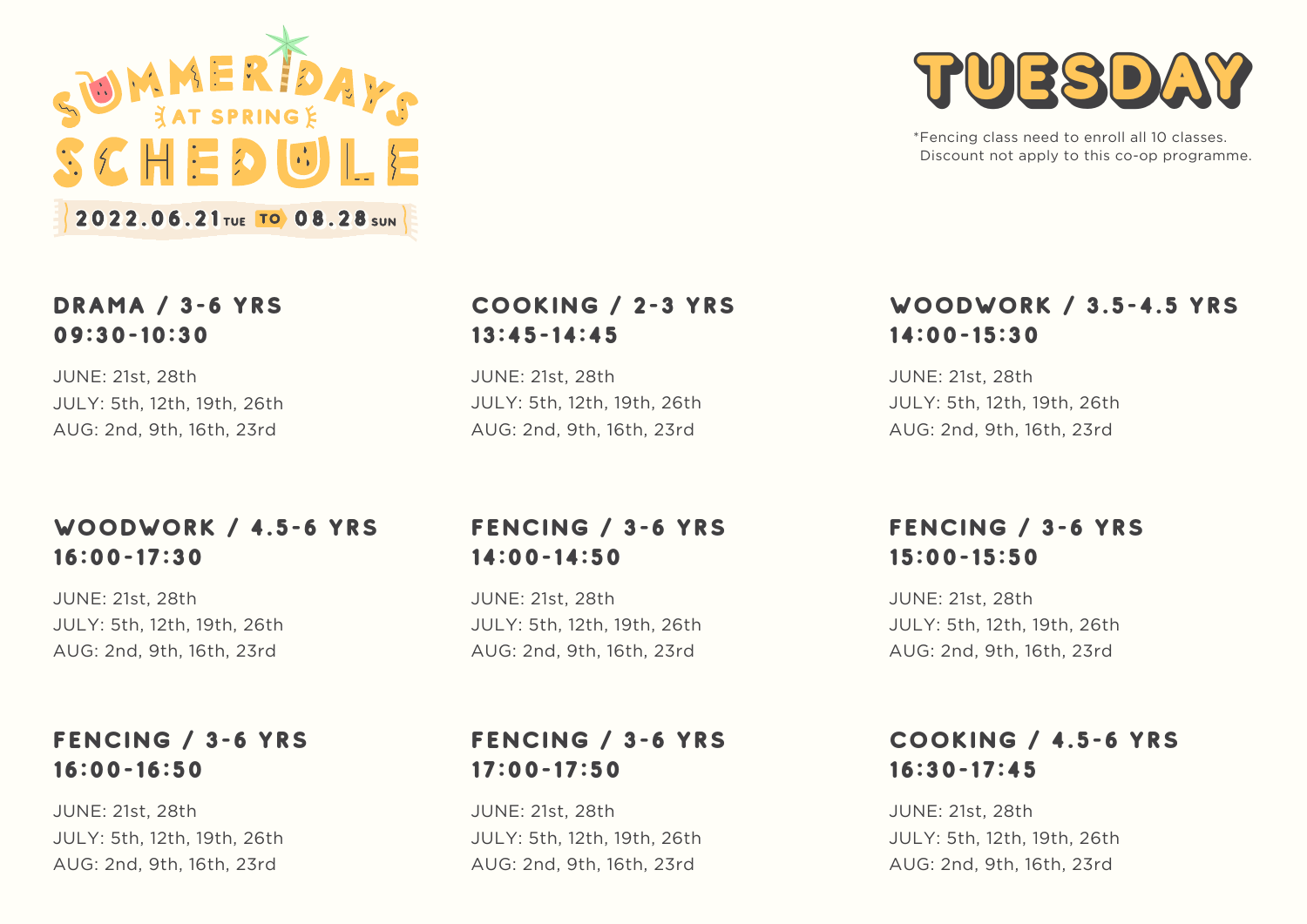



## STEM / 4-6 YRS 09:30-10:30

JUNE: 22nd, 29th JULY: 6th, 13th, 20th, 27th AUG: 3rd, 10th, 17th, 24th

#### COOKING / 4.5-6 YRS 10:45-12:00

JUNE: 22nd, 29th JULY: 6th, 13th, 20th, 27th AUG: 3rd, 10th, 17th, 24th

#### WOODWORK / 3.5-4.5 YRS 16:00-17:30

JUNE: 22nd, 29th JULY: 6th, 13th, 20th, 27th AUG: 3rd, 10th, 17th, 24th

## DISCOVERER / 24-32 MTHS 09:15-10:45

JUNE: 22nd, 29th JULY: 6th, 13th, 20th, 27th AUG: 3rd, 10th, 17th, 24th

## DISCOVERER / 24-32 MTHS 11:00-12:30

JUNE: 22nd, 29th JULY: 6th, 13th, 20th, 27th AUG: 3rd, 10th, 17th, 24th

## COOKING / 3-4.5 YRS 14:00-15:00

JUNE: 22nd, 29th JULY: 6th, 13th, 20th, 27th AUG: 3rd, 10th, 17th, 24th

## TAEKWONDO / 4-6 YRS 15:00-16:00

JULY: 6th, 13th, 20th, 27th AUG: 3rd, 10th, 17th, 24th

## SUPERSPORT / 2-3.5 YRS 16:45-17:45

JUNE: 22nd, 29th JULY: 6th, 13th, 20th, 27th AUG: 3rd, 10th, 17th, 24th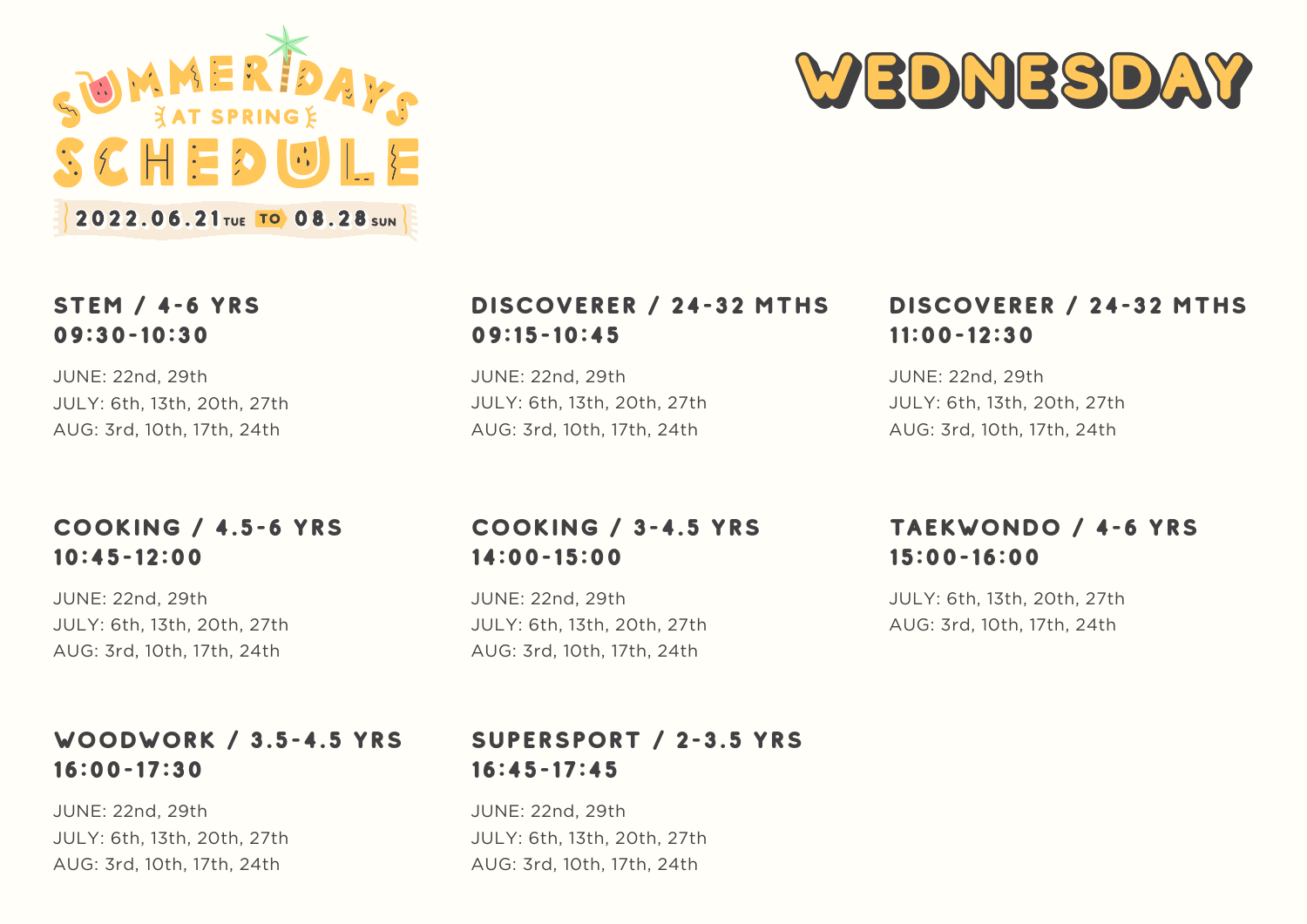



## COOKING / 2-3 YRS 09:30-10:30

JUNE: 23rd, 30th JULY: 7th, 14th, 21st, 28th AUG: 4th, 11th, 18th, 25th

#### DRAMA / 3-6 YRS 14:00-15:00

JUNE: 23rd, 30th JULY: 7th, 14th, 21st, 28th AUG: 4th, 11th, 18th, 25th

#### STEM / 4-6 YRS 16:00-17:00

JUNE: 23rd, 30th JULY: 7th, 14th, 21st, 28th AUG: 4th, 11th, 18th, 25th

## SUPERSPORT / 2-3.5 YRS 09:45-10:45

JUNE: 30th AUG: 18th, 25th

## STEM / 4-6 YRS 11:00-12:00

JUNE: 23rd, 30th JULY: 7th, 14th, 21st, 28th AUG: 4th, 11th, 18th, 25th

# SUPERSPORT / 3.5-6 YRS 15:30-16:30

JUNE: 23rd, 30th JULY: 7th, 14th, 21st, 28th AUG: 4th, 11th, 18th, 25th

## COOKING / 2-3 YRS 15:30-16:30

JUNE: 23rd, 30th JULY: 7th, 14th, 21st, 28th AUG: 4th, 11th, 18th, 25th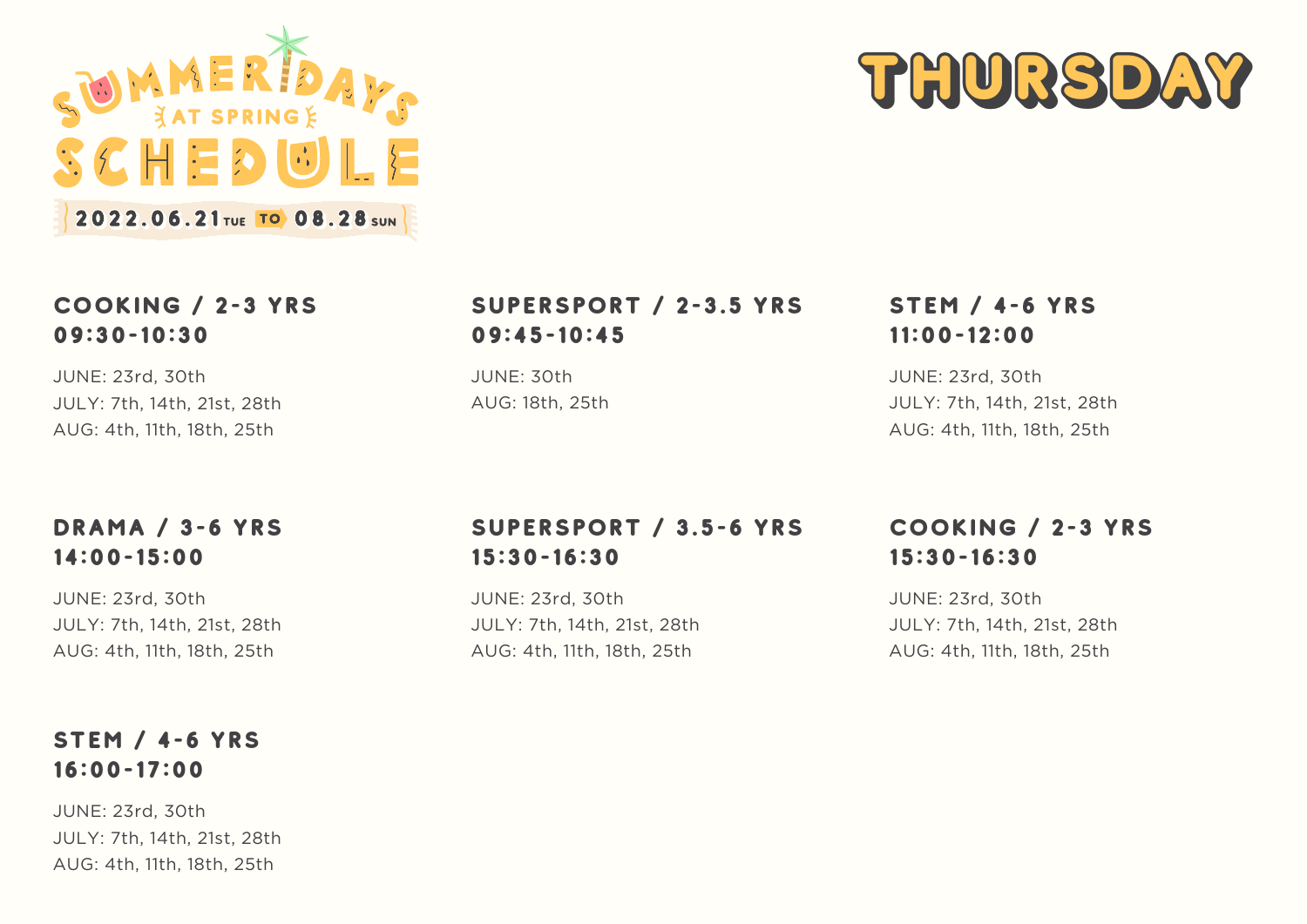



## DRAMA / 3-6 YRS 09:30-10:30

JUNE: 24th JULY: 8th, 15th, 22nd, 29th AUG: 5th, 12th, 19th, 26th

## SUPERSPORT / 3.5-6 YRS 11:00-12:00

JUNE: 24th JULY: 8th, 15th, 22nd, 29th AUG: 5th, 12th, 19th, 26th

## SUPERSPORT / 3.5-6 YRS 14:00-15:00

JUNE: 24th JULY: 8th, 15th, 22nd, 29th AUG: 5th, 12th, 19th, 26th

## COOKING / 4.5-6 YRS 16:30-17:30

JUNE: 24th JULY: 8th, 15th, 22nd, 29th AUG: 5th, 12th, 19th, 26th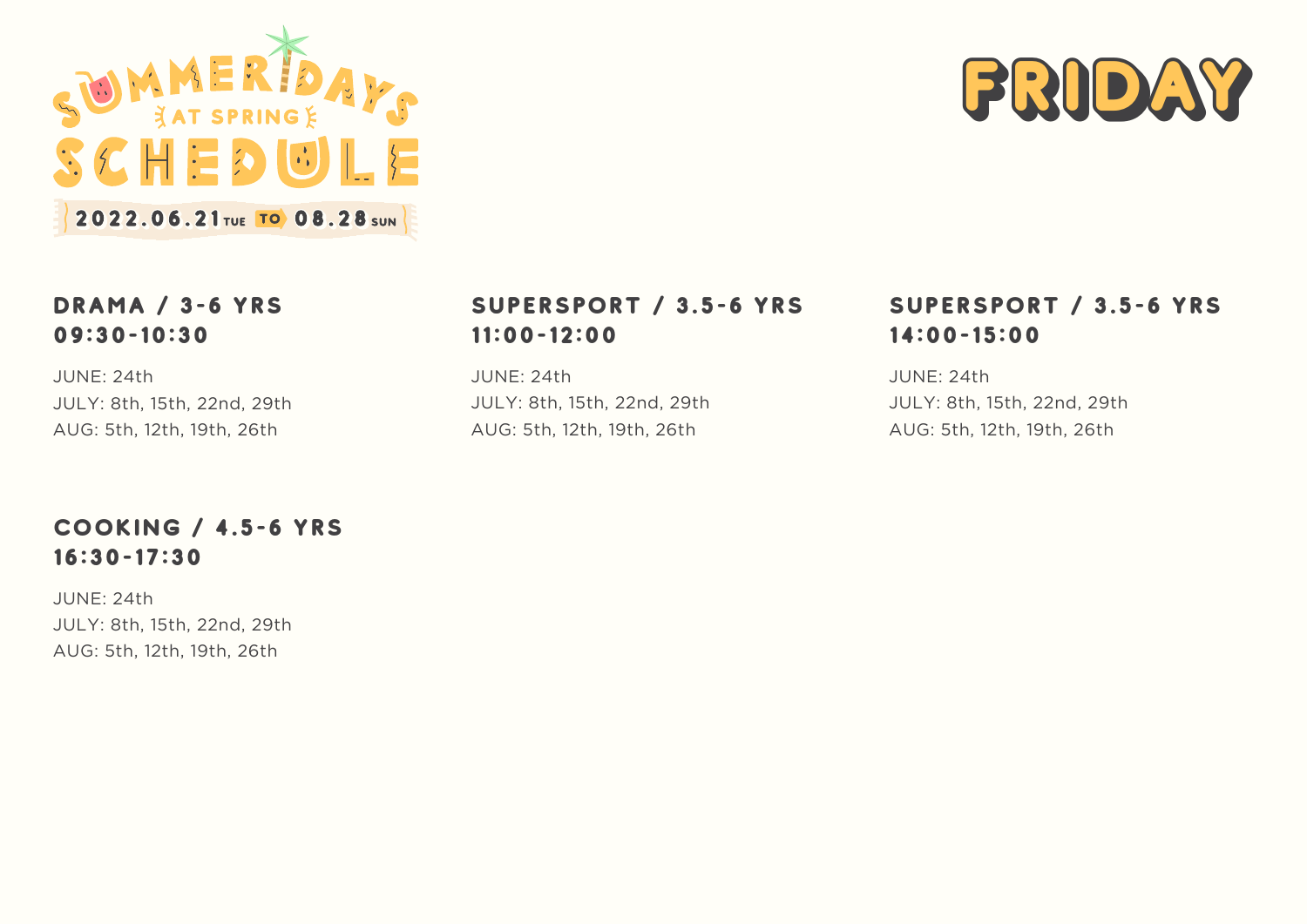



#### DRAMA / 3-6 YRS 09:30-10:30

JUNE: 25th JULY: 2nd, 9th, 16th, 23rd, 30th AUG: 6th, 13th, 20th, 27th

## TAEKWONDO / 3-6 YRS 12:15-13:15

JULY: 2nd, 9th, 16th, 23rd, 30th AUG: 6th, 13th, 20th, 27th

# SUPERSPORT / 18-24 MTHS 10:45-11:45

JUNE: 25th JULY: 2nd, 9th, 16th, 23rd, 30th AUG: 6th, 13th, 20th, 27th

## STEM / 4-6 YRS 16:30-17:30

JUNE: 25th JULY: 2nd, 9th, 16th, 23rd, 30th AUG: 6th, 13th, 20th, 27th

# STEM / 4-6 YRS 11:00-12:00

JUNE: 25th JULY: 2nd, 9th, 16th, 23rd, 30th AUG: 6th, 13th, 20th, 27th